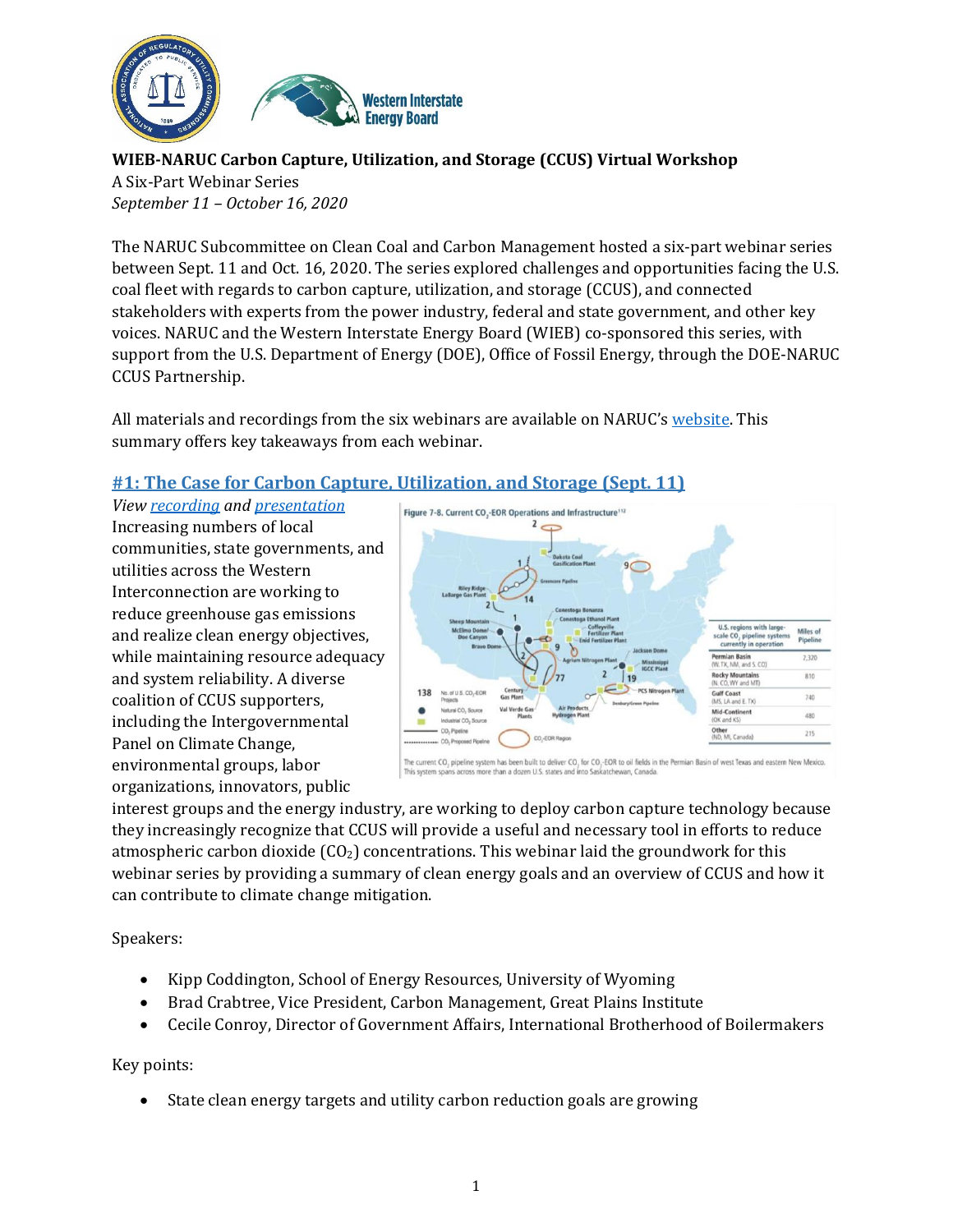



- CCUS is a broad solution and a necessary step to decarbonize the power sector as well as the industrial sector, which accounts for approximately one-third of global greenhouse gas emissions
- 13 commercial scale CCUS facilities operate in the U.S., capturing 25 million metric tons of CO<sup>2</sup> per year (Mtpa)
- The U.S. hosts over 5,000 miles of  $CO<sub>2</sub>$  transportation infrastructure
- Carbon capture is cost-effective and critical to retaining and growing U.S. high-wage energy, industrial, and manufacturing jobs
- The 45Q tax credit for CCUS, along with regional and state incentives and planning, are important steps to take to achieve economy-wide deployment of CCUS

# #2: Breaking it Down: Carbon Capture, Utilization & Storage Technologies (Sept. 18) *View [recording](https://www.youtube.com/watch?v=fNdyCt6chVA) an[d presentation](https://pubs.naruc.org/pub/F67C666F-155D-0A36-311B-A4AE86B4C148))*

Each component of CCUS is pursuing various technology developments to address challenges of scale and economics. This webinar broke down each component to provide an update on the most promising technologies involved in  $CO<sub>2</sub>$  capture (e.g., solvents and membranes, as well as different

# **Carbon Capture, Use, and Storage Primer**



combustion approaches); utilization (e.g., enhanced oil recovery; advanced materials; polymers and bioplastics; fuels and chemicals; and concrete and building materials) and storage (geologic siting and Class VI permitting under the Underground Injection Control program). The DOE Carbon Storage Assurance Facility Enterprise (CarbonSAFE) initiative was also discussed.

reserve

# W Enhol of Enhorsement Prospersor

Speakers:

- Dr. Holly Krutka, Executive Director, School of Energy Resources, University of Wyoming
- Jason Begger, Wyoming Energy Authority
- Scott Quillinan, Director of Research, School of Energy Resources, University of Wyoming

# Key Points:

- Phase I of CCUS involves capturing  $CO<sub>2</sub>$ , and Phase II involves carbon conversion/utilization
- $\bullet$  The largest and most advanced post-combustion CO<sub>2</sub> capture systems are based on a suite of technologies that use aqueous amines
- $\bullet$  DOE is aiming to reduce the cost of capture to \$30 per ton of CO<sub>2</sub> captured by 2030, and is advancing novel technologies to achieve this goal
- Pre-combustion  $CO<sub>2</sub>$  capture can be applied to power plants with integrated gasification combined cycle (IGCC) technology, and the cost of capture in this system is lower due to a high CO<sub>2</sub> concentration
- The Wyoming Integrated Test Center provides a platform to test and scale commercial carbon capture and utilization technologies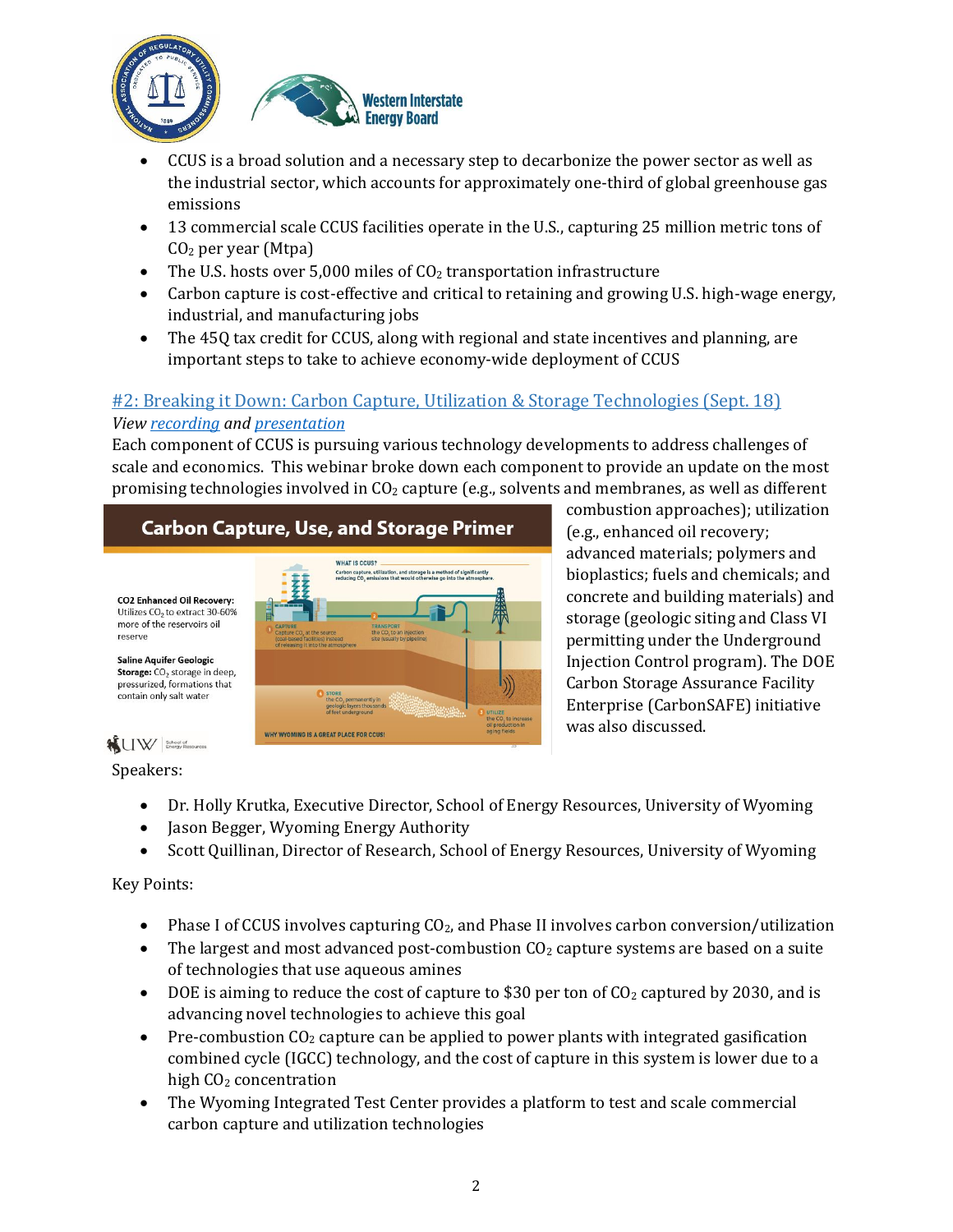



- Captured  $CO<sub>2</sub>$  can be used in a variety of ways, including for enhanced oil recovery and as chemicals for fertilizer production
- DOE's CarbonSAFE program is developing large-scale carbon storage complexes

# #3: Financial Incentives and Investment Efforts (Sept. 25)

#### *View [recording](https://www.youtube.com/watch?v=7gmNYryWQ7o) an[d presentation](https://pubs.naruc.org/pub/F68B136C-155D-0A36-31F7-9C73B3E1C591)*

Federal and state policies, tax incentives, and investment efforts can provide important incentives to CCUS project development and remove barriers to the deployment of CCUS technology. This webinar explained the section 45Q and 48A tax incentives and discussed other financial mechanisms, such as private activity bonds, master limited partnerships, and opportunity zones, currently in place to govern and promote CCUS activities and deployment.

Speakers:

- Shannon Angielski, Executive Director, Carbon Utilization Research Council
- Michael Nasi, Partner, Jackson Walker LLP

Key Points:



- There are many different components to the CCUS ecosystem, with policies designed to promote certain aspects of the ecosystem through capture, transport and storage
- FY2021 appropriations for DOE programs include \$1.25 billion in emergency infrastructure spending for Fossil Energy, with \$750 million for CCUS-related projects
- Federal legislation includes:
	- o Fossil Energy R&D Legislation
	- o House Climate and Energy Legislation
	- o CO<sup>2</sup> Infrastructure Legislation
	- o Federal Tax Legislation
	- o Section 48A Tax Credit Legislation
	- o 45Q Carbon Sequestration Tax Credit
- Pending 45Q legislation includes proposals to extend the section 45Q tax credit and/or allow taxpayers to claim a tax credit in the form of a cash payment
- COVID-19 may reduce tax liability of project developers and investors over the next several years
- State CCUS incentives include financial incentives in the form of local property taxes or state tax exemptions and credits, and environmental, oil and gas, and utility regulatory incentives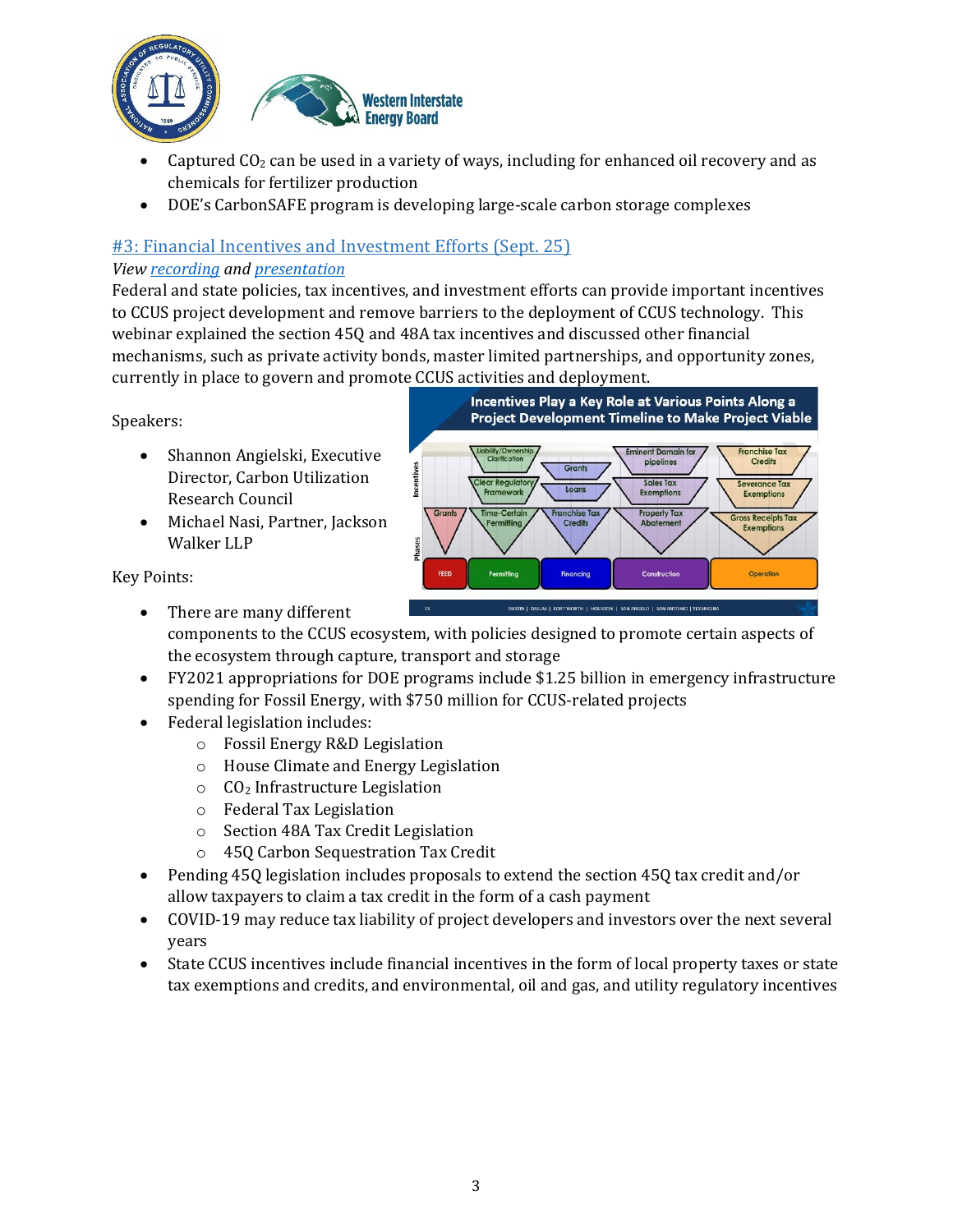

## #4: Project Update Part I: Domestic CCUS Development Efforts (Oct. 2)

*View [recording](https://www.youtube.com/watch?v=BaZbcufoacE) an[d presentation](https://pubs.naruc.org/pub/BCCE42E9-155D-0A36-31DA-E86241CF67F8)*

This webinar was the first of a two-part series to identify and provide an overview of CCUS projects currently in operation and under development in the United States.

Speakers:

- William Swetra, Senior Policy Analyst, Oxy Low Carbon Ventures
- Lee Beck, CCUS Policy Innovation Director, Clean Air Task Force

#### Key Points:

- Highlighted domestic projects include:
	- o Project Interseqt, a partnership between White Energy and Oxy Low Carbon Ventures, is a model project for industrial  $CO<sub>2</sub>$  capture and is expected to capture 700,000 Mtpa CO2
	- $\circ$  The world's first zero-emissions natural gas power plant created by NET Power in La Porte, TX
	- $\circ$  The Midwest CO<sub>2</sub> Superhighway which spans seven states and five industries to capture emissions from 57 facilities
- Ecosystem roadblocks, or access to CCUS transport infrastructure and geologic storage, is an emerging problem in the U.S. for large-scale deployment. Policy is key to innovation
- The Clean Air Task Force created the [US Carbon Capture Projects Map](https://www.catf.us/2020/07/ccus-interactive-map/) to track projects

## #5: Project Update Part II: International CCUS Development Efforts (Oct. 9) *View [recording](https://www.youtube.com/watch?v=GAdaycwAZ8Q) an[d presentation](https://pubs.naruc.org/pub/95B7A980-155D-0A36-312B-F53B438B7CDE)*

This webinar was the second in a two-part series to identify and provide an overview of CCUS projects currently in operation and under development around the world.

Speakers:

- Jeff Erikson, General Manager, Client Engagement, Global CCS Institute
- Impact of 2007-2009 GFC ashing through the pipeline Multiple factors<br>driving recover 2015 Paris Agreement & renewed nhition **Sam APTURE** 40 million tpa 260 million tonnes to date
- 

#### **CCS FACILITY CAPACITY**